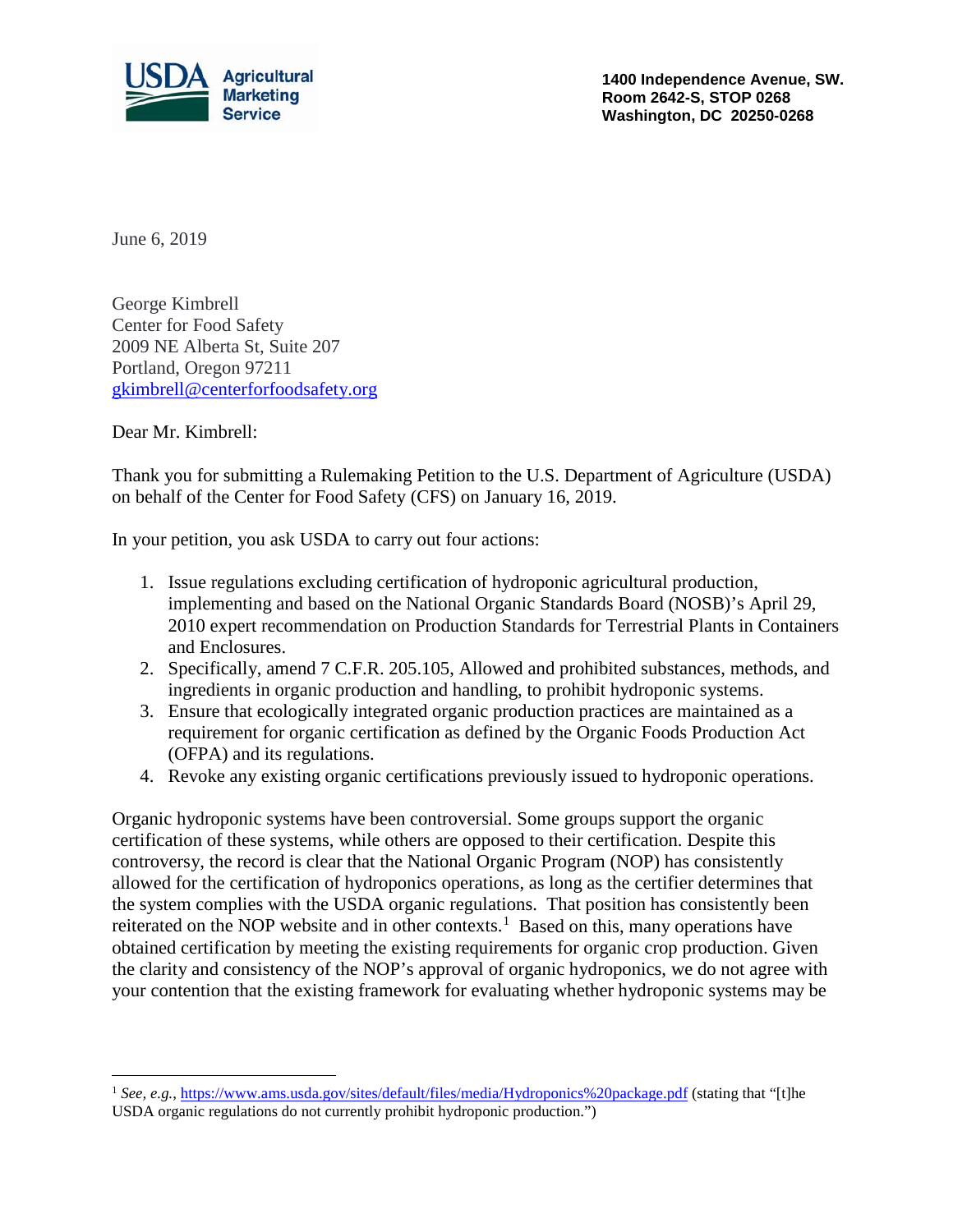certified as organic has created inconsistent standards.<sup>[2](#page-1-0)</sup> Rather, the NOP's position that hydroponic systems are allowed has remained consistent over time.

NOP acknowledges that the National Organic Standards Board issued a recommendation in April 2010 that hydroponic operations should not be allowed as organic. However, after analyzing this recommendation, the NOP determined that the recommendation did not provide sufficient details to support moving forward with guidance or rulemaking. In addition, the recommendation conflicted with a 1995 NOSB recommendation, which stated that hydroponics could be certified as organic, if done in compliance with OFPA and the USDA organic regulations.

Given differing and incomplete recommendations from the NOSB as well as differences of opinion among stakeholders, NOP decided to further evaluate the issue by forming a task force to perform a focused analysis of hydroponics and aquaponics. To that end, in September 2015, the USDA Agricultural Marketing Service (AMS) convened a Hydroponic and Aquaponic Task Force. The task force included sixteen (16) individuals representing the soil-based organic and hydroponic communities. The objective of the task force was to (1) describe the current state of technologies and practices used in hydroponics and aquaponics, and (2) examine how those practices align or do not align with the Organic Foods Production Act (OFPA) and USDA organic regulations.

The Hydroponic and Aquaponic Task Force completed its report in July 2016. The Task Force did not reach consensus on a path forward. Subsequently, NOP forwarded the Task Force's report to the NOSB, which continued to consider this topic. At the NOSB's Fall 2017 public meeting, the Board passed a proposal to prohibit aeroponics in organic production. However, the NOSB failed to pass a motion related to hydroponics, noting that "many in the organic community supported various types of hydroponic production."

NOP's analysis has concluded that a categorical prohibition to hydroponic production is not justified by the OFPA. Moreover, despite debates that spanned multiple meetings, the Board did not come to agreement or issue any recommendations on additional standards or specific criteria for the certification of hydroponic or aquaponic production systems. Given these circumstances, in January 2018, AMS posted a notice on its website, reiterating and clarifying that the certification of hydroponic, aquaponic, and aeroponic operations is allowed under the USDA organic regulations, and has been since the program began.

In addition to focusing on various NOSB input on this issue, the Petition also asserts that prohibition of hydroponic production systems is required by the OFPA and implementing regulations because certain statutory and regulatory provisions use the word "soil" and impose certain requirements to maintain or improve soil quality or engage in crop rotation and similar

<span id="page-1-0"></span><sup>&</sup>lt;sup>2</sup> The Petition cites a 2015 Cornucopia article suggesting that a certifier in Vermont "continues not to certify hydroponic operations" based on a resolution demanding "that the NOP accept the 2010 NOSB recommendation to prohibit soil-less hydroponic operations[.]" While NOP is unable to verify the account in the Cornucopia article at present, NOP notes that to the extent some certifiers are choosing to deny organic certification based solely on a producer's use of hydroponic methods, that denial would be inconsistent with NOP's position. It that is the case, the affected producer would be allowed to appeal such as a Denial of Certification in an administrative adjudicatory context.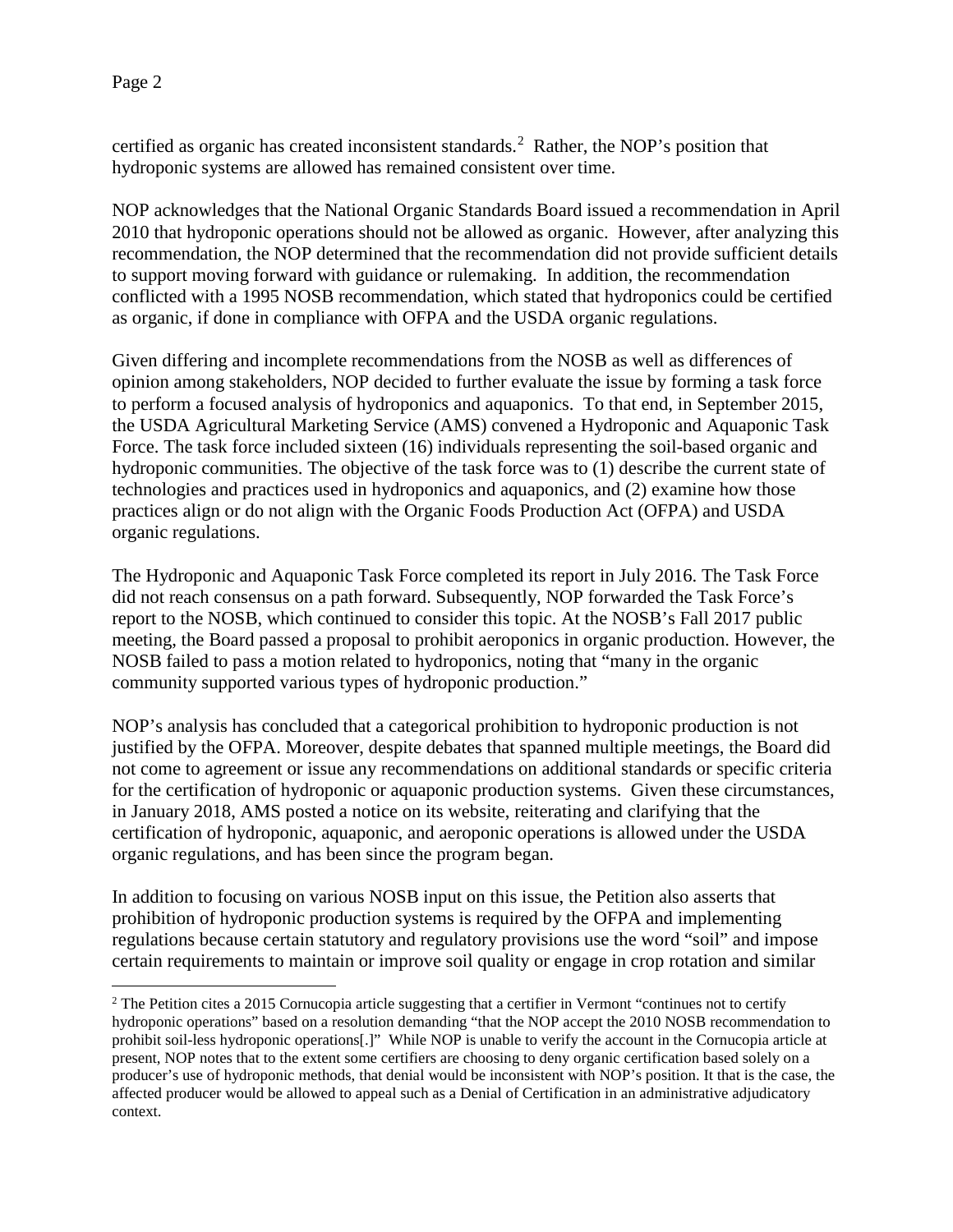practices. NOP disagrees that those statutory and regulatory provisions require that all organic production occur in a soil-based environment. Rather, those provisions are applicable to production systems that *do* use soil.

The Petition also asserts that regulations pertaining to "cycling of resources," the "promot[ion] of ecological balance" and conservation of biodiversity require NOP to prohibit certification of hydroponic systems. Again, NOP disagrees. The Petition provides no evidence that organic hydroponic systems hinder cycling of resources, ecological balance, or conservation of biodiversity. NOP notes that organic hydroponic systems are biological systems with organic matter that support microbial diversity and nutrient cycling. These systems can also preserve natural resources, including water and natural environments. These systems can sustain and improve soil and water quality at the sites they occupy, and reduce runoff and soil erosion.

NOP's analysis concludes that organic hydroponic systems cycle and conserve resources in a different way from soil-based systems, however, that does not make them incompatible with the vision for organic agriculture expressed in the OFPA. Hydroponic operations produce food in a way that can minimize damage to soil and water, and that can support diverse biological communities.

In sum, AMS has analyzed the need for regulations related to the organic certification of hydroponic agricultural production. Based on the foregoing analysis and the substantial deliberation and input on this topic between 1995 and 2017 from a variety of sources, including the NOSB, public stakeholders, and the Hydroponics Task Force, the NOP does not plan to implement the NOSB's April 2010 recommendation on Production Standards for Terrestrial Plants in Containers and Enclosures. Accordingly, NOP is denying CFS's requests to undertake a rulemaking to amend 7 C.F.R. 205.105 to prohibit hydroponic systems.

In response to CFS' third requested action, the NOP reaffirms the need for all organic operations, including hydroponic operations, to demonstrate compliance with the USDA organic regulations. This includes requiring that production practices maintain or improve the natural resources of the operation. Certifiers are responsible for assessing individual operation compliance with the rules, based on site-specific conditions. On June 3, 2019, the National Organic Program published a letter to USDA-accredited certifiers, verifying that container systems must comply with the Organic Foods Production Act and the USDA organic regulations.

Finally, in response to CFS' request that USDA revoke existing organic certifications previously issued to hydroponic operations, this action is unjustified and would violate the USDA organic regulations related to noncompliance procedures. NOP and its certifiers will continue to enforce the regulations as currently written. There is no basis to take away the certification status of operations who are meeting the requirements set forth by the USDA organic regulations and who are certified in good standing.